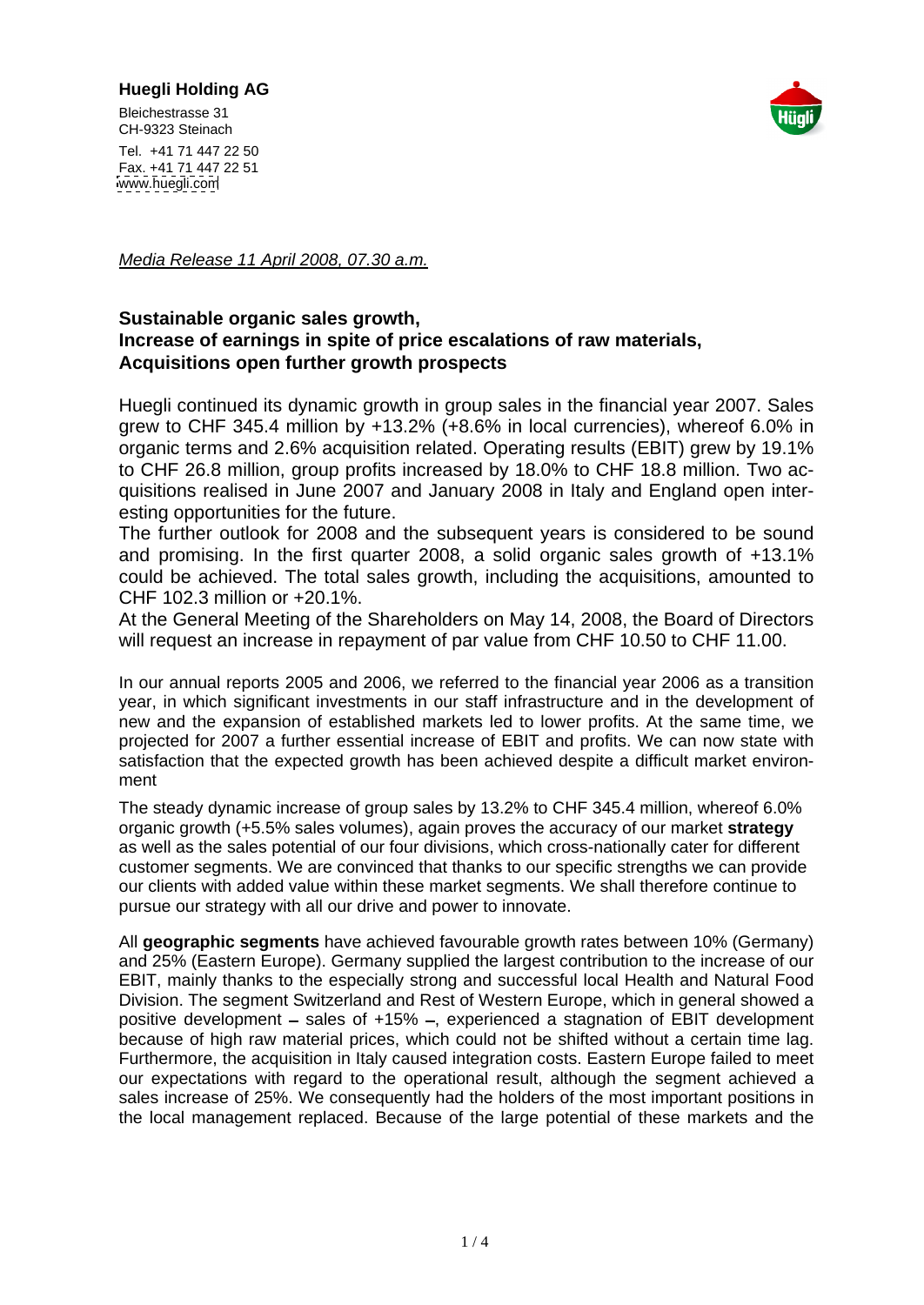

fact that our strategic positioning has proven to be essentially sound we expect to see a significant growth in profits in 2008 and particularly in the subsequent years.

The **consolidated income statement**, with sales growth of 13.2%, an over-proportional increase of EBIT by 19.1% and of group profits around 18.0% displays a favourable financial status. This result came about under considerably difficult circumstances. We mentioned above that Eastern Europe required reorganisation. The unprecedented price escalations of various raw materials important for our production, such as dairy products, grain, soy, vegetable oils and pasta, confronted us with a major challenge. The fast growing demand based on a higher spending capacity in the populous East Asian countries, especially China and India, certainly constitutes the most relevant influence factor. This development is unfortunately worsened by the allocation of large agricultural areas to the making of bio ethanol as a substitute for crude oil. We have instituted the necessary price rises early on, but implementing these measures proved very demanding in several market segments – particularly in the Private Label domain – and could be accomplished only with a time lag.

The **consolidated balance sheet** is solid in spite of investmentsand an acquisition of altogether CHF 24.8 million. The gearing  $-$  the ratio of equity to net debt  $-$  remains practically unchanged with 0.9, and equity rose by 16.0% to CHF 113.2 million, relating to 41.8% of the balance sheet total. The strong increase of current assets is striking, whereas the increase of the inventories owing to the raw material situation  $-$  among others also the scarcity of organic raw materials - make a distinct impact.

The solid balance sheet and the positive profit situation have enabled us to strengthen the two growth divisions Food Service and Industrial Foods with concerted **strategic acquisitions**, to develop markets in new geographic segments and to acquire additional production expertise. In June 2007, we concluded the acquisition of the Italian family company Ali-Big in Brivio / Northern Italy. Ali-Big gives Huegli access to the Italian out-of-home catering market, the domain of our Food Service Division. We have also gained know-how for the production of Italian antipasti and liquid sauces and soups, which can be supplied to all of Huegli's target countries and customer segments. Having until now specialised only in dry blended food products, Huegli has risen to an overall-supplier of soups, sauces and bouillons.

One of our main strategic objectives was to strengthen Huegli's presence in the very large and promising market in the United Kingdom, especially in the domain of Industrial Foods. Contract Foods, acquired in February 2008, supplies as an outsourcing specialist finished and semi finished products to the British food industry. The firm is an expert in Functional Foods, i.e. food products with added nutritional and health-related value, a current con-

sumer trend. Contract Foods applies the dry blending food technology familiar to Huegli.<br>Thanks to these two acquisitions and those accomplished in recent years, all of Huegli's division now possess significant additional growth potential, of which they will make use in the coming years. For 2008, no further acquisitions are projected.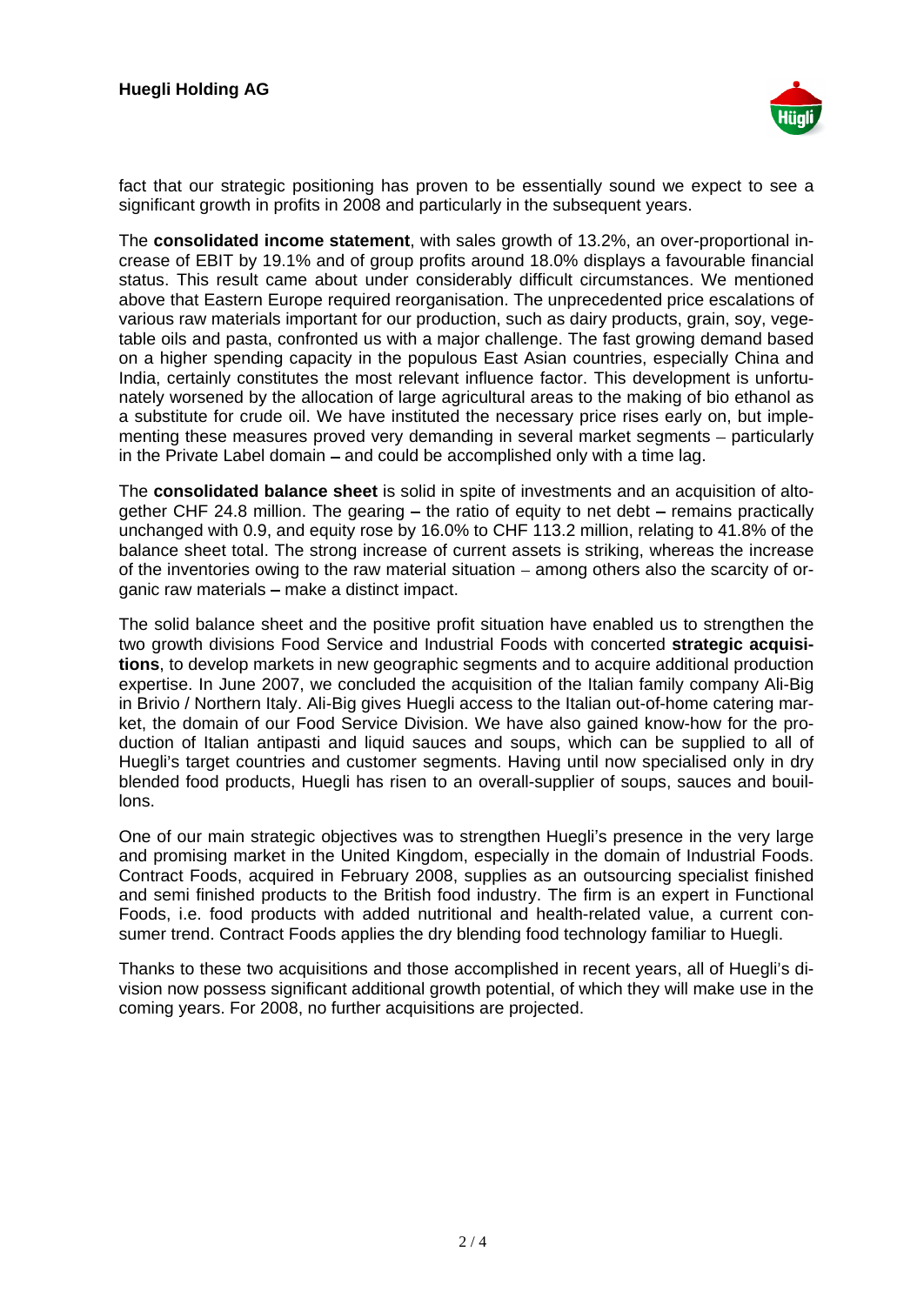

Huegli observes a **principle for distribution of profits** based on the achieved earnings. The payout ratio amounts to 25 to 30% of profits. At the General Meeting of the Shareholders on May 14, 2008, the Board of Directors will request to raise the dividend per bearer share from CHF 10.50 to CHF 11.00, which relates to 28% of profits. As in previous years, the payout will be effectuated through the reduction in par value of shares from CHF 20.50 to CHF 9.50. The corresponding change to the articles of incorporation will be up for decision at the General Meeting.

The **start of 2008** succeeded markedly well. The organic sales growth in the first quarter amounted to +13.1% (thereof 9.2% sales volumes). In total, sales reached CHF 102.3 million or +20.1% compared to the previous year (thereof +7.5% acquisition related). The volatile Private Label division has in 2008 achieved a particularly significant sales increase of 32.9%, which follows a slight decline in the first quarter of the previous year. The divisions Industrial Foods and Health and Natural Food have maintained the good growth dynamic of last year and showed organic sales increases of +18.4% and +12.7%, respectively. The largest division Food Service achieved a sales growth of +5.8% in the demanding market of out-of-home catering.

We consider the **further outlook** – for 2008 and the subsequent years – to be still sound and promising. Our strategy and the fact that we have qualified staff on all hierarchical levels allow for a good organic growth. Through our acquisitions, we have also developed additional potential. We anticipate a continuous solid growth of sales ranging from +10% to +12% (thereof +7% acquisition related and -3% currency related) to over CHF 380 million and a further increase of EBIT and profits in 2008, even though the decline of economic conditions and the constantly high raw material prices constitute additional challenges.